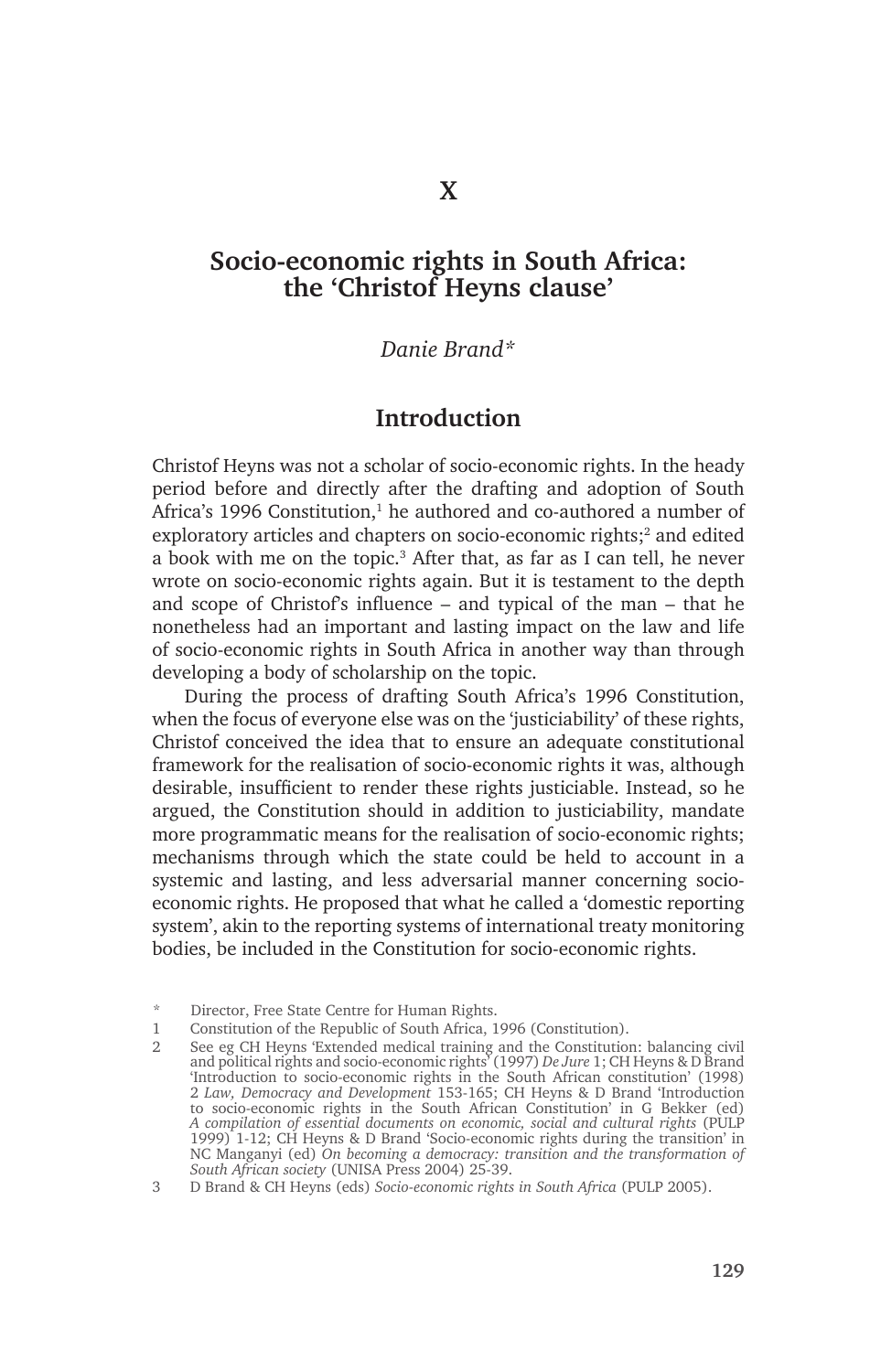Ever practical and strategic, he ensured that this idea was placed before the drafters in the form of a formal proposal, was presented during public hearings in the drafting process and so made its way into the Constitution. The end result was section 184(3) of the Constitution, which states the following:

Each year, the South African Human Rights Commission must require relevant organs of state to provide the Commission with information on the measures that they have taken towards the realisation of the rights in the Bill of Rights concerning housing, health care, food, water, social security, education and the environment.

In this chapter I focus on this section – let us call it the 'Christof Heyns clause'4 - as an important aspect of Christof's professional and scholarly legacy. I describe Christof's idea and vision for 'his' 'domestic reporting system' and then trace what has happened to it since it started to operate. I close with something of a call to action to revive Christof's grand idea.

## **The idea: a 'domestic reporting system'**

I could find nothing on paper on Christof's idea for a domestic socioeconomic reporting system from before it was enacted into the Constitution. Fortunately, once section 184(3) was enacted, the Centre for Human Rights, through Christof, Frans Viljoen and I; and the Socio-Economic Rights Project at the Community Law Centre at the University of the Western Cape, through Sandra Liebenberg, started a project that ran for about five years to advise the Human Rights Commission on the implementation of section 184(3). In the course of this project Christof recorded his idea and vision for section 184(3) a number of times.<sup>5</sup>

The point of departure for Christof that emerges from this record of his ideas is that section 184(3) indeed creates a 'domestic reporting procedure' – that is, a domestic version of the reporting systems employed by a range of treaty monitoring bodies through which to monitor compliance with the treaties they are responsible for. This is important, because it means that for Christof, from the outset, the purpose of the section 184(3) procedure is to require the SAHRC to *monitor* the implementation of socio-economic rights. In other words,

<sup>4</sup> It is not often that someone can be directly credited with scripting something into a constitution, but in this case we can. Although others were also closely involved (Frans Viljoen, Sandra Liebenberg, me) section 184(3) was Christof's idea and he was the driving force behind it being included in the Constitution.

<sup>5</sup> CH Heyns 'Taking socio-economic rights seriously: the "domestic reporting procedure" and the role of the South African Human Rights Commission in terms of the new Constitution' (1999) *De Jure* 195; 'From the margins to the mainstream' (1998) 1(1) *ESR Review* 1 (Heyns 1998 a); 'Update on the SA Human Rights Commission. Switching on the monitoring screens' (1998) 1(2) *ESR Review* 19 (Heyns 1998b).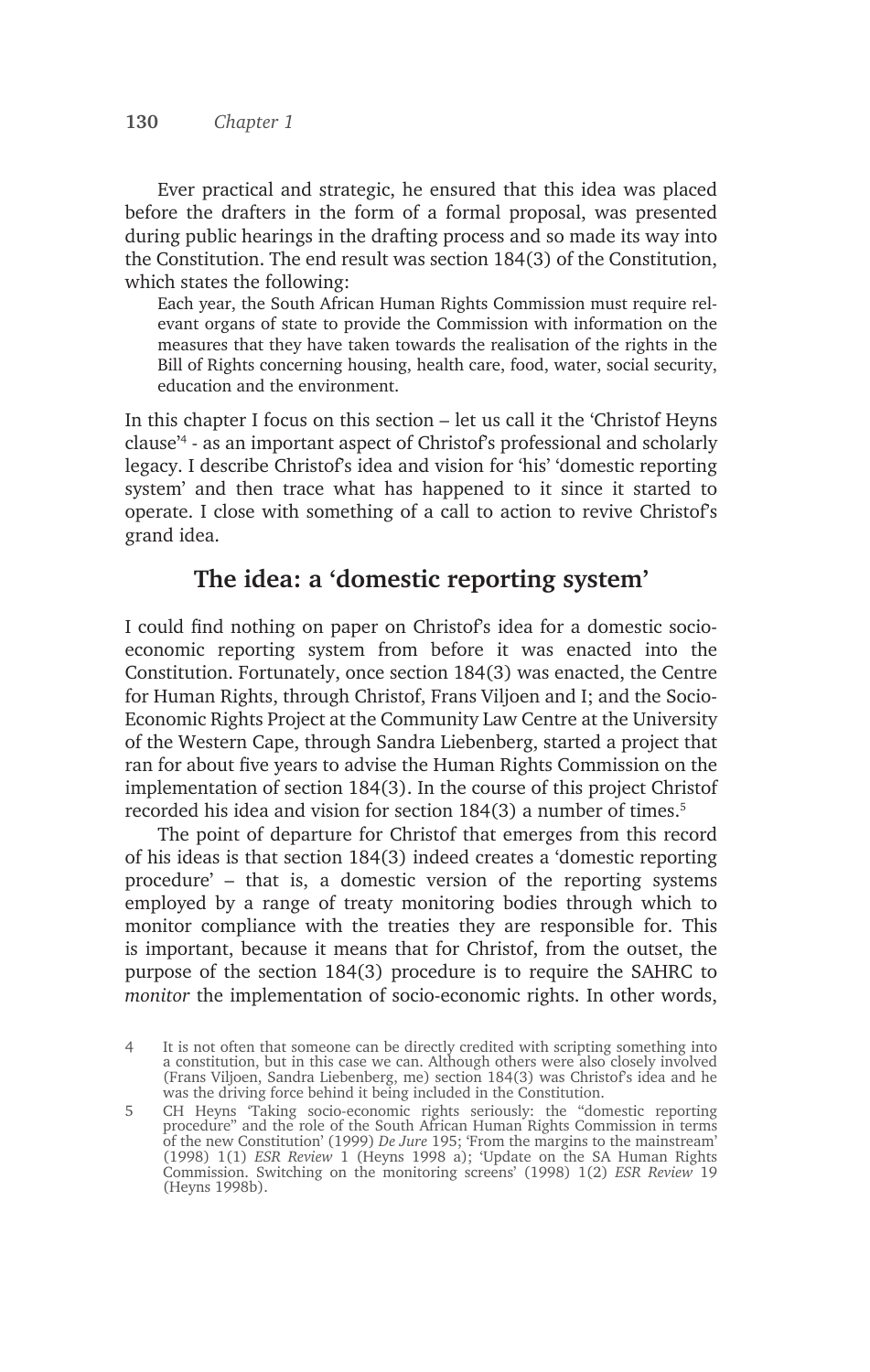rather than simply creating a system for the gathering and presentation of information about the state of implementation of socio-economic rights in South Africa, it requires 'a systematic gathering of information with the view to evaluating compliance with human rights commitments'.6 In Christof's own words:

At the heart of reporting as an enforcement mechanism lies the fact that it creates a duty of justification on the one side and a system of monitoring on the other; a system of introspection and inspection.7

Christof then proceeds to list a number of advantages that a domestic reporting procedures holds, as against reporting systems at international level and as against the courts.

Compared to international reporting systems, the domestic system holds the virtue, quite obviously, of being local: those who impart information to the system 'add the perspective of those who live with th[e] reality daily' and those who receive, process and evaluate that information bear 'intimate knowledge of the resources available to the state in question, and the challenges faced by the state'.<sup>8</sup> In addition, the domestic reporting system 'repatriates' monitoring. Instead of to some remote treaty monitoring body in far-away Geneva, domestic reporting is done to 'an institution which represents the interests of the people of the country itself, to whom the state owes its first duty'.<sup>9</sup> Finally, because it occurs more regularly and on a more ongoing basis than international reporting, the domestic reporting system better lends itself to the kind of 'constructive dialogue' between the monitoring institution (the SAHRC) and those that report to it, that the system is designed for.10

As against courts, the reporting system eschews the reactive, specific complaints based and problem solving nature of judicial work in favour of a more 'systematic and comprehensive approach', arguably better suited to socio-economic rights.<sup>11</sup>

In addition, the domestic reporting system potentially provides a contextualised and embedded accountability mechanism, enabling the people to hold the state to account for its socio-economic rights record on an ongoing, pro-active basis. In this way socio-economic rights are kept on the national agenda through a process that allows broad and

<sup>6</sup> L Chenwi 'Monitoring the progressive realisation of socio-economic rights: Lessons from the United Nations Committee on Economic, Social and Cultural Rights and the South African Constitutional Court' Research paper, Studies in Poverty and Inequality Institute (2010) 38.

<sup>7</sup> Heyns (1999) (n 5) 207. See also Heyns (1998a) (n 5) 2; Heyns (1998a) (n 5) 19-20.

<sup>8</sup> Heyns (1999) (n 5) 208.

<sup>9</sup> As above.

<sup>10</sup> As above.

<sup>11</sup> As above.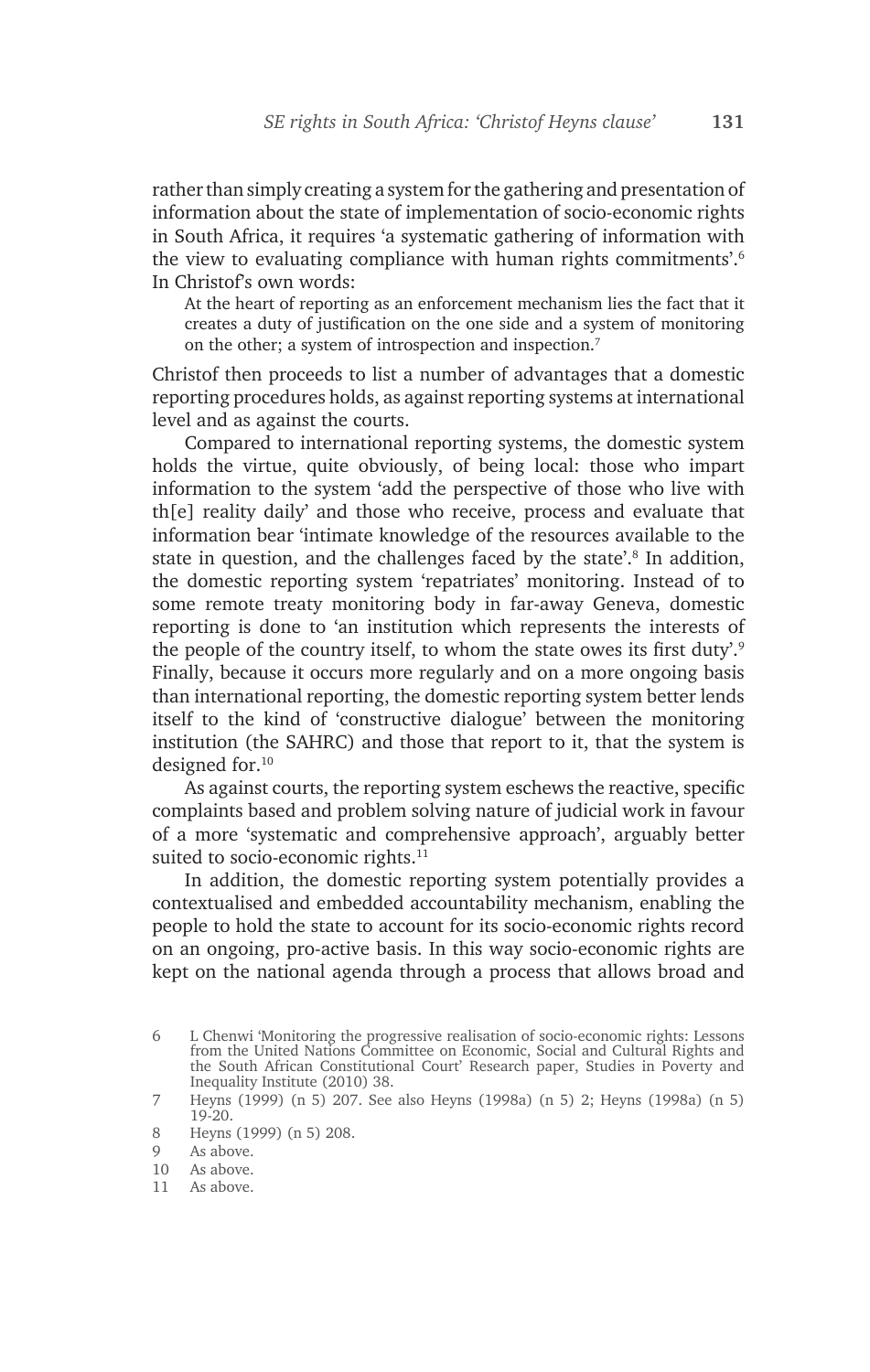diverse participation in both the interpretation of the rights and the assessment of policies and programmes. This enhances democracy and a culture of justification instead of command.<sup>12</sup>

For the domestic reporting system to operate optimally and to achieve the intended aims, so Christof continues, the following practical 'points of departure' must be accepted:

- The process must be managed in such a way as to avoid an adversarial relationship between the Commission and organs of state. Instead, it should be focussed on 'constructive dialogue'. 13
- Ways should be found in which to limit the burden that the reporting system places both on those who must report and the Commission that receives and must make sense of the reports.14
- Linked to the above, reporting should be approached 'holistically', situated within the context of broader international reporting obligations and systems – reporting between these different systems should be coordinated, avoid overlap and feed from one another.<sup>15</sup>
- The system should work in close cooperation with civil society and in particular NGO's, whether through a system of 'shadow reporting' or through NGO's working with or for the Commission or simply through the reports submitted by organs of state from the outset being made available to NGO's for them to consider and evaluate.16

As an aside, before I turn to a description of the manner in which the domestic reporting system was implemented by the Commission: against this background it should be clear that the domestic reporting system was a quintessentially 'Christof' idea. The insistence on a holistic approach, in which the domestic reporting system is firmly entrenched as a smaller part of a bigger scheme, reminds of his fondness for and lifelong fascination with ambiguous South African statesman Jan Smuts, and his philosophy of 'holism'.17 The emphasis on civil society participation and broad, diverse participation in both the interpretative and policy/programme evaluation role of the Commission recalls his notion that human rights do not exist in the abstract, but are made and remade through human endeavour, through struggle.18 The almost immediate turn from the conceptual to the practical, a to-do list, reflects Christof's penchant and talent for making ideas work and his distaste for abstract theorising absent concrete plans.

- 12 Heyns (1999) (n 5) 209.
- 13 Heyns (1999) (n 5) 210.<br>14 As above.
- 15 Heyns (1999) (n 5) 211.
- 16 Heyns (1999) (n 5) 222.
- 17 See eg CH Heyns & W Gravett '"To save succeeding generations from the scourge of war": Jan Smuts and the ideological foundations of the United Nations' (2017) 39 *Human Rights Quarterly* 574.
- 18 See eg CH Heyns 'A "struggle approach" to human rights' in A Soeteman (ed) *Pluralism and law* (Kluver Academic 2001) 171.

As above.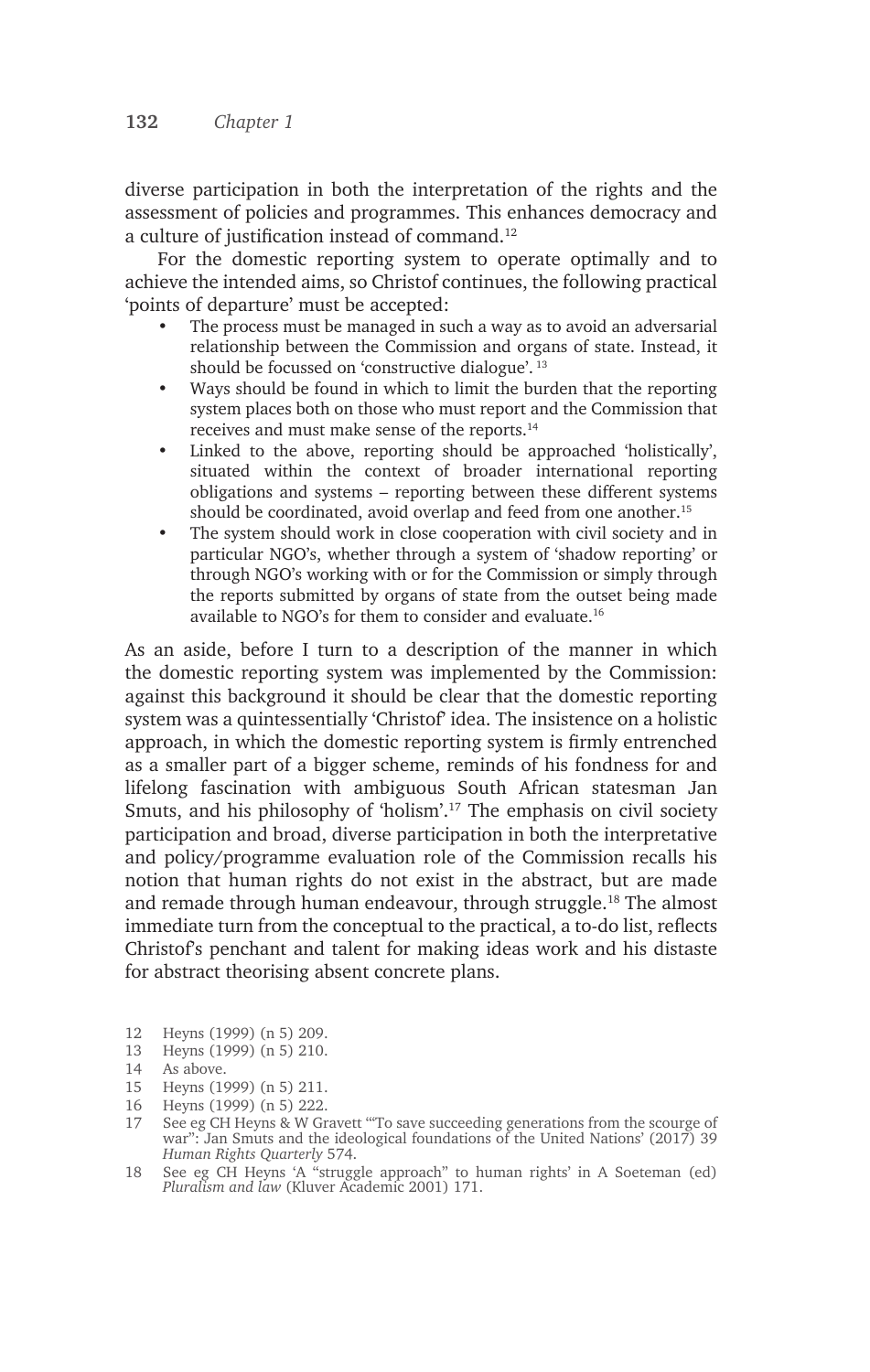# **The practice: the South African Human Rights Commission and what happened**

As already noted above, once the section 184(3) process was included in the Constitution and the Commission turned to its implementation, the Centre for Human Rights at the University of Pretoria (primarily Christof and I) and the Socio-economic Rights Project at the Community Law Centre at UWC (Sandra Liebenberg) collaborated closely with the Commission in an advisory and assistive capacity to get the process up and running.

The collaboration lasted for more or less five years, but almost from the get-go the Commission was at odds with its NGO partners. This centred mostly around four related issues.

First, while the advice from the CHR and the CLC (echoing Christof's practical pointers related above) was that the reporting system at the very least should be implemented in a staged fashion and not all at once, but probably should always be dispersed in some way to lessen the burden on reporters and the Commission and make the process practically feasible, the Commission insisted on not only requesting reports from all relevant organs of state every year on all the listed socioeconomic rights, but also preparing a report annually on everything that was reported to it. Its rationale was that section 184(3), in explicitly requiring it each year to request reports from relevant organs of state about the relevant rights, left it no space to decide, for example to focus on one or two rights only in a given year; or working only with a small group of 'relevant' organs of state from year to year.19

Second, from the outset the Commission never seemed sure whether it was indeed performing a monitoring function, as Christof envisioned (introspection combined with inspection), or simply gathering, collating and presenting information on the state of socio-economic rights implementation in South Africa. While at times the Commission was explicit that its role indeed was to monitor,<sup>20</sup> it also often declared itself opposed to monitoring in the evaluative sense that Christof had in mind.21 Indeed, at the end of the five year period of collaboration with its two NGO partners, the Commission formally decided to move more toward the information gathering rather than monitoring role.<sup>22</sup>

<sup>19</sup> See D Brand & S Liebenberg 'The South African Human Rights Commission. The second Economic and Social Rights Report' (2000) 2(3) *ESR Review* 21 24-25.

<sup>20</sup> J Kollapen 'Monitoring socio-economic rights. What has the South African Human Rights Commission done?' (1999) 1(4) *ESR Review* 30 31.

<sup>21</sup> See eg T Thipanyane 'The Human Rights Commission' (1998) 1(3) *ESR Review* 16 17; D Brand 'The South African Human Rights Commission. The first Economic and Social Rights Report' (1999) 2(1) *ESR Review* 34 35-36.

<sup>22</sup> J Klaaren 'A second look at the South African Human Rights Commission, access to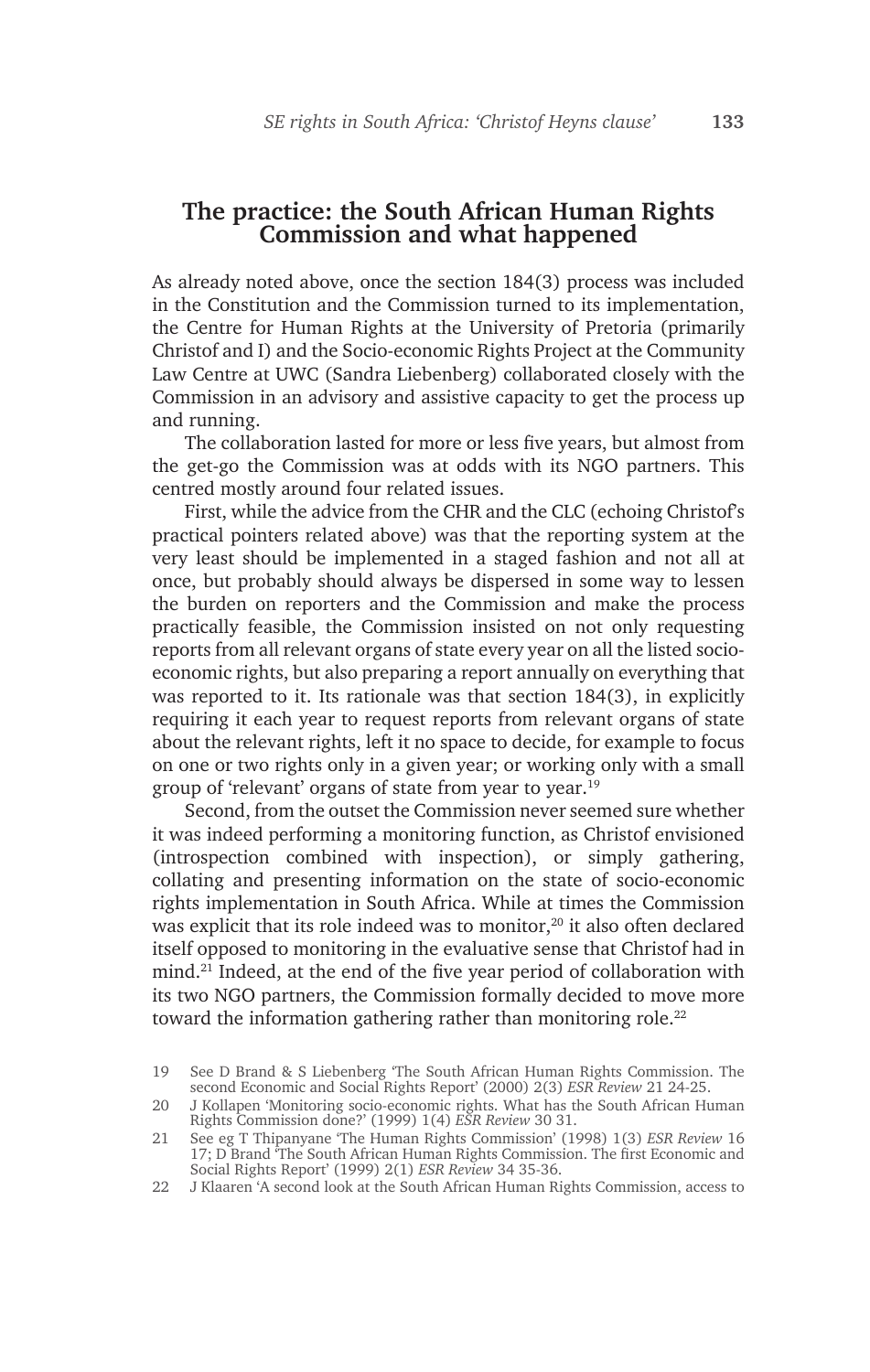Third, when almost from the outset the Commission experienced if not resistance then at least debilitating tardiness from organs of state in submitting their required reports, it elected to issue subpoenas to the relevant officials to appear before it to explain the failure to report. At an early stage already this raised the risk of the Commission jeopardising its relationship with relevant organs of state and putting at risk the constructive engagement with organs of state that the reporting process lends itself to.23

Fourth and finally, from the start the Commission adopted the position that, although it appreciates and encourages NGO and broader civil society participation in the section 184(3) reporting process, it would not make public and accessible the reports that organs of state provided to it in their 'raw' form. Instead, civil society would only be allowed entry into the process once the Commission had prepared its own report in draft form, to comment on the draft. The explanation for this position was throughout that the organs of state provided their reports to the Commission in good faith and to make that information public would breach that trust and bedevil the relationship.

In various forms and to various degrees, these four problems in the Commission's implementation of its section 184(3) mandate have persisted. It must be said that the process has progressively weakened, to the extent that it has now more or less ground to a halt.

The Commission produced reports in terms of section 184(3) from 1997/98 to 2012/13 – a total of nine Economic and Social Rights Reports. From 2013 onwards it has not produced another overarching report. Its approach since then has been to continue to request and receive from relevant organs of state reports on the steps they have taken to realise socio-economic rights, but to refrain from preparing its own report to Parliament or for the public. Instead, it has intermittently prepared focussed, much shorter 'policy briefs' on specific aspects of specific rights – such as on a Basic Income Grant as an aspect of the right to social assistance; or on the education of children with special needs. It does seem as though the core of Christof's idea – that the process would be one of real monitoring, involving the receipt, analysis and then critique of information, with conclusions about responsibility for failures or violations – has been jettisoned by the Commission. It seems that efforts are ongoing at least to make the received reports available to the public on an accessible platform, but so far this has come to naught.

From the outside, there appears to be a partial collapse of the Commission's execution of its section 184(3) mandate which was

23 Brand & Liebenberg (n 19) 23.

information and the promotion of socio-economic rights' (2005) 27 *Human Rights Quarterly* 539.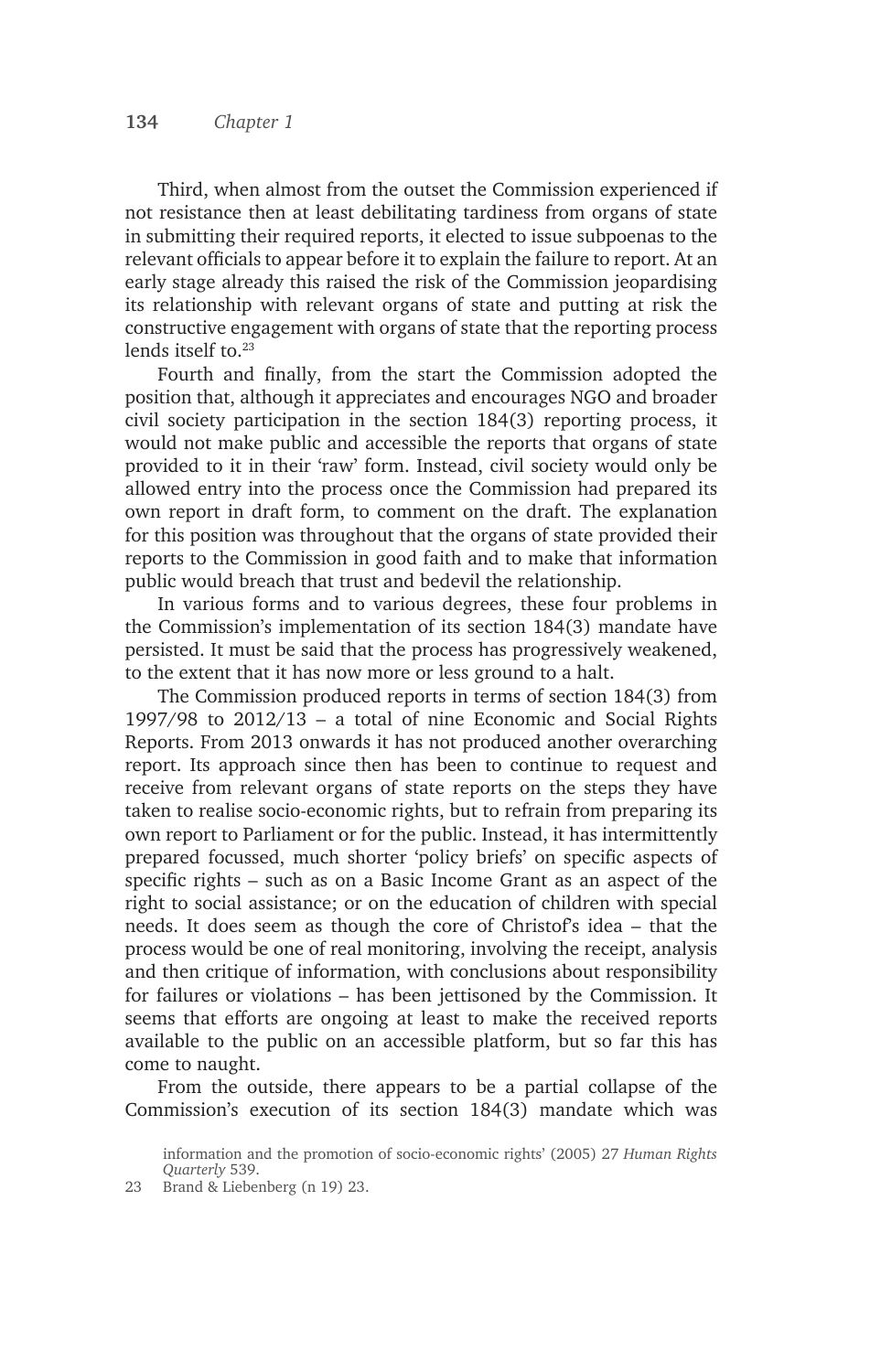brought about by the problems related above. With the scope and depth at which it sought to report combined with its unwillingness to accept NGO assistance at an early stage of the process it seems that the Commission has increasingly lacked capacity to complete the reports at any level of usefulness and eventually simply could not continue to do so. In addition, the Commission experienced increasing and persistent inability or unwillingness on the side of organs of state to participate.

In short, Christof's idea has petered out, because Christof's initial advice was not followed.

#### **What now?**

It seems the height of (tragic) irony that the slow collapse of the Commission's section 184(3) socio-economic rights monitoring function occurred in particular over the last decade or so. During this time South Africa has experienced and is still experiencing a crisis of government. Due to a combination of incapacity, ineptitude and corruption, in particular local and to some extent provincial (and even in some instances – water comes to mind – national) government has failed and in many instances collapsed completely. The impact of this failure or collapse is most evident precisely concerning socio-economic rights. When a municipality disappears, the effect is that its residents do not have water or electricity or access to housing.24

Although the root causes of this collapse of what euphemistically is called 'service delivery' are the incapacity, ineptitude, lack of political will and corruption referred to above, the proximate cause is the lack of capacity of the citizenry to hold the government that touches their lives to account. In a province such as my own, the Free State, it is not so much that accountability has failed, as it is that the very notion of accountability – the idea that government can and should be held to account – has simply disappeared.<sup>25</sup>

How different might things have been had the Human Rights Commission from the outset approached the potentially powerful accountability mechanism with which it is mandated in terms of section 184(3) in an effective, collaborative, realistic manner? If it had, for example, for a given year focussed in its monitoring on one sphere of government only (let's say local government), in one province only,

<sup>24</sup> See eg E Ellis 'Municipal government crisis: the solution lies far beyond November polls' *Daily Maverick*, 28 September 2021 https://www.dailymaverick.co.za/ article/2021-09-28-municipal-government-crisis-the-solution-lies-far-beyondnovember-polls/ (accessed 26 November 2021).

<sup>25</sup> M Williams 'Accountability is a myth in South Africa. The system is not designed to be responsive to voters' *The Citizen*, 10 November 2021 https://www.citizen. co.za/news/opinion/opinion-columns/2906458/accountability-is-a-myth-in-sa/ (accessed 26 November 2021).